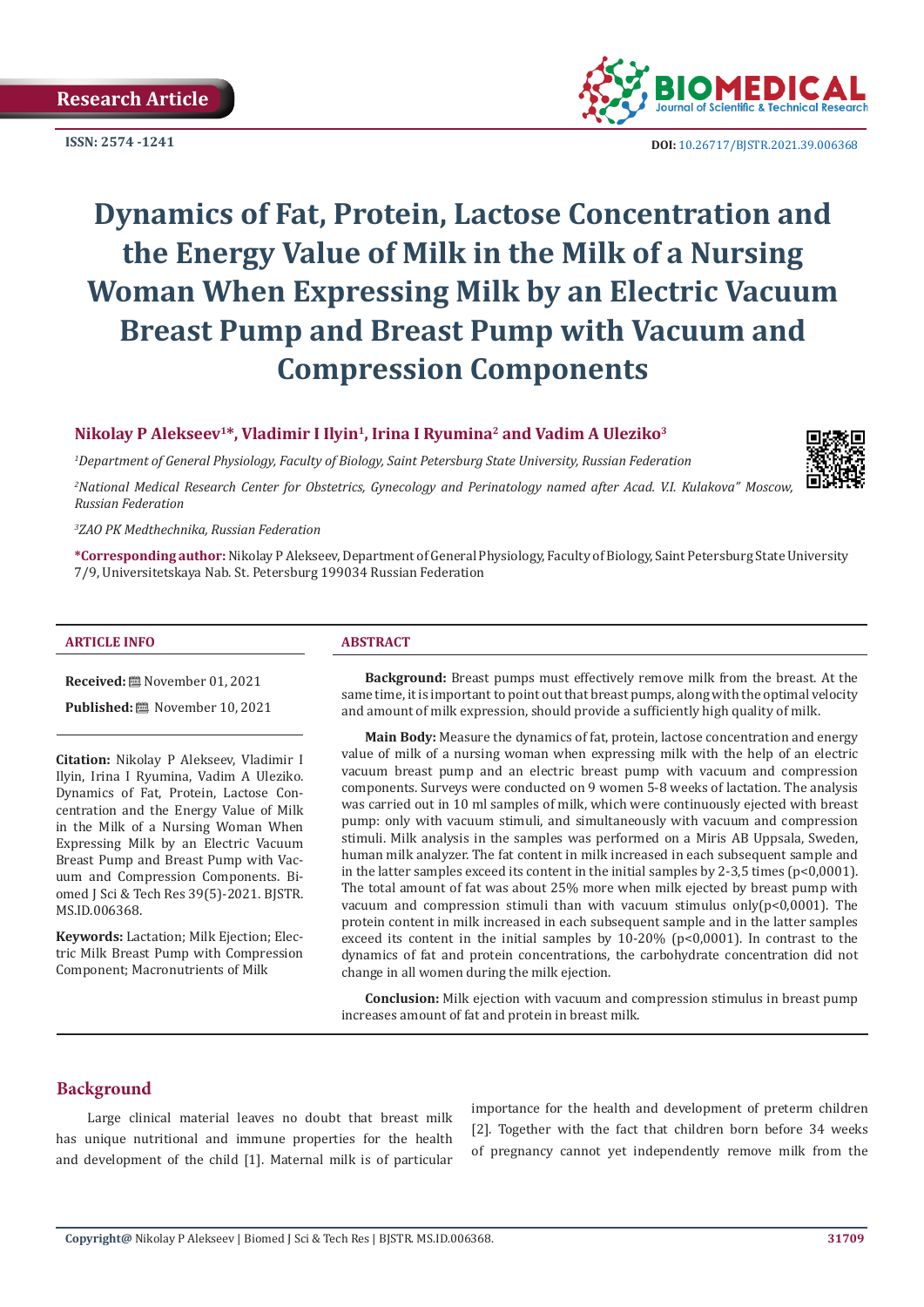mother's breast women should express milk and feed the child depending on the maturity of the child for several weeks or even months. In addition, mothers who have given birth on time may have problems in the process of breastfeeding. To achieve lactation success before a baby's suckling can ensure the effective extraction of milk, it may be necessary to express milk from the mother's breast using a breast pump. Breast pumps must meet specific mechanical requirements. In particular breast pumps must effectively stimulate the mechanoreceptors in areola to promote maternal secretion and milk-ejection reflex. Breast pumps must effectively remove milk from the breast. Pumping should not be painful or cause damage to the nipples and areola. At the same time, it is important to point out that breast pumps, along with the optimal velocity and amount of milk expression, should provide a sufficiently high quality of milk. It is interesting to note here that there are experimental data indicating the relationship of milk composition with milk expression methods. In particular, the fat content of milk increases with the use of mechanical massage of the mammary glands during expressing by the milk breast pumps, as well as with manual expressing, that is, when using not vacuum stimuli, but compression stimuli [3,4] for milk ejection. In this connection, our study was carried out to determine the content of basic nutrients of milk (fat, protein, lactose) and energy value of milk when expressing milk by an electric milk pump in the mode of vacuum ejection of milk and using simultaneously vacuum and compression pulses for milk ejection.

### **Methods**

Nine women 25-34 years old, 5-8 weeks lactation who volunteered to be included in this study were examined. Six of them were primiparous breastfeeding mothers and three were multiparous mothers. All infants were born in term. The informed consent of the women was obtained according to the Declaration Helsinki. The analysis was carried out in 10 ml samples of milk, which were continuously expressed by breast pump. A commercially available, software- controlled electric breast pump "Lactopuls" with both vacuum and compression stimuli was modified to conduct experiments. Just like vacuum electric breast pumps, the breast pump "Lactopuls" consists of a control unit with a compressor and a removable funnel-shaped cup that is placed on the breast of a woman. Schematically, the removable funnel-shaped cup is shown in Figure 1A. The pump works as follows. Vacuum and compression (overpressure) stimuli are applied in a certain sequence to the removable funnel-shaped cup from the control unit. Just as when milk is excreted by a child [5,6] the beginning, a vacuum act on the mammary gland, which enters the cup via a pneumatic hose (11), the areola of the breast (2) begins to stretch, stimulating the skin stretching receptors. At the same time, under the influence of vacuum, milk begins to flow out of the ducts. After the amount of

vacuum inside the elastic cone tube reaches the maximum value, positive pressure stimuli are applied to the pneumatic piston (8). The movement of the pneumatic piston membranes (9) is transmitted to the levers (5) and the rigid plates (4) compress the conical part cup and the areolar area with milk ducts located in it. Compression further increases the rate of milk ejection. It is important to note here that, just as in a child, the amplitude of compression and vacuum stimuli can be independently regulated. Thus, the breast pump "Lactopuls" can work as vacuum (suction) breast pump and breast pump with vacuum and compression stimuli simultaneously.

The sampling continuity was ensured by the specially developed method (Figure 1B-1D). The mode of operation of the apparatus was set (milk was ejected by vacuum or simultaneously by vacuum and compression) and the cone-shaped cup (3) was mounted on the breast (1) to transmit milk from the breast through the silicone milk tube (12) to the auxiliary milk container (13). Milk was transferred from the auxiliary milk container (13) through the elastic tube (15) to the measuring milk container (16). After 10 ml of milk (Fig. 1B) had entered in the measuring container  $(16)$ , the elastic silicone tube  $(14)$  was closed by a clamp  $(17)$ and the measuring container was detached (Fig. 1C). A similar volume empty measuring container was then attached. At this time, milk withdrawal did not stop, and it accumulated in an auxiliary container (13). The clamp was then removed, and the milk stored in the auxiliary container, and the newly extracted milk began to enter the measuring container (Figure 1D), until 10 ml of milk was again collected in the measuring container and so on. Milk from the disconnected measuring container was poured into a special container for subsequent analysis. It should be noted that the replacement time milk from of the measuring container took no more than 10 s. During this time, no more than 5 ml of milk was recruited in the auxiliary container at maximum rates of milk exit from the gland. The same mammary gland ejected in two different milk withdrawal modes:

### **1.** Only with the help of vacuum stimuli

**2.** Simultaneously with vacuum and compression stimuli. Considering that the milk composition has a circadian character [7] the mammary gland was ejected in both modes at the same time of day. Milk analysis of macronutrients (fat, proteins, carbohydrates) and energy value in the samples was performed 1-1.5 hours after milk ejection with a mid-infrared human analyzer Miris AB Uppsala, Sweden. Statistical analуsis was performed using test two-way ANOVA. Large differences in nutrient concentrations in milk were found in women. Therefore, data for each woman were normalized relative to the concentration value of the first sample ejected from the breast by vacuum stimuli. Statistical significance was set as p<0,05.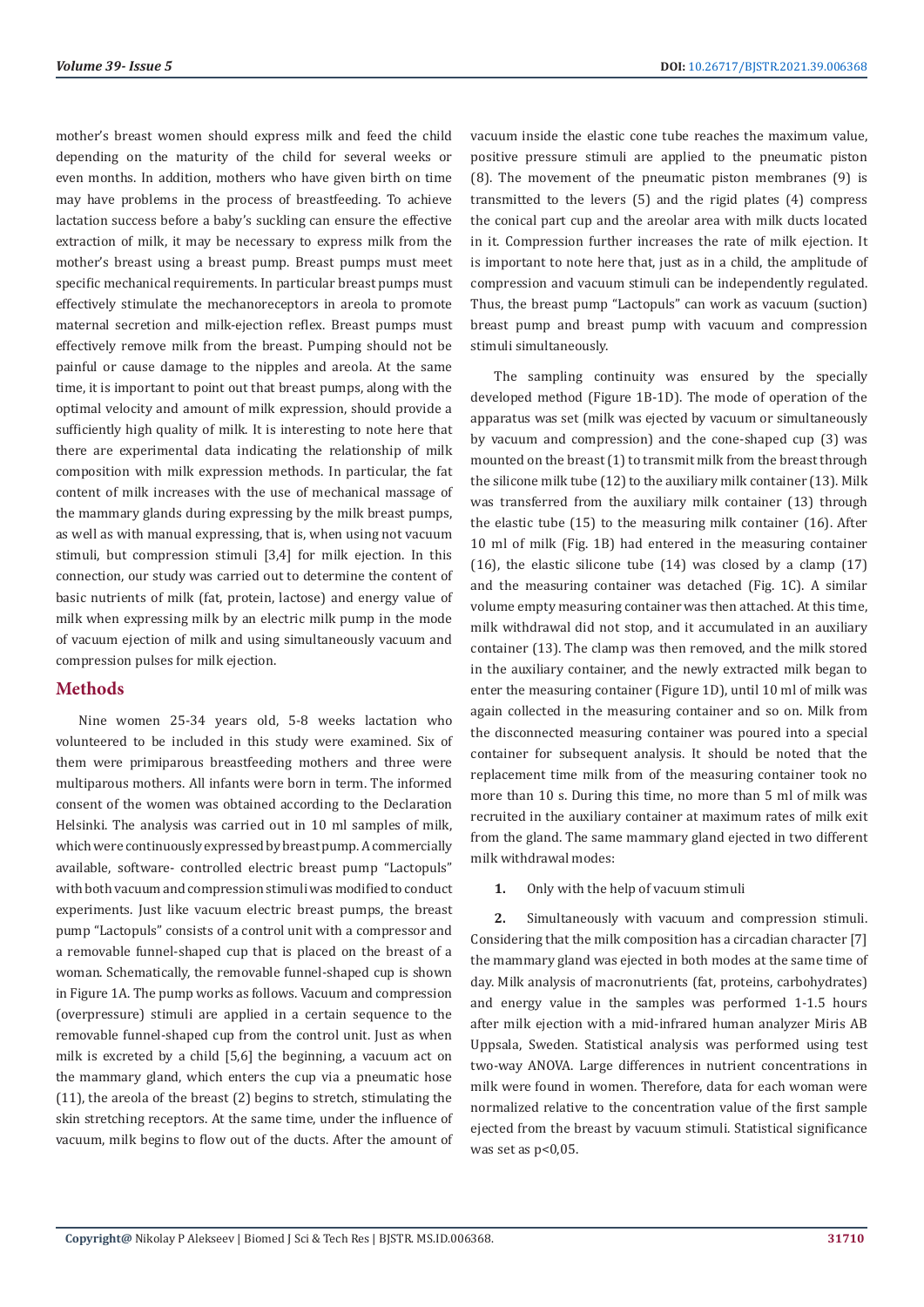

**Figure 1:** The removable cup (A) and method of continuous milk sampling. (B, C, D).

Note: A. 1- mammary gland, 2- nipple and areola area, 3- elastic silicon cone ,4- rigid plates, 5 - the levers, 6 - movable ledge, 7- rigid body, 8- pneumatic piston, 9- movable membranes ,10- pneumatic hose for compression stimuli, 11- pneumatic hose for vacuum stimuli, 12- silicone milk tube, 13- auxiliary container, 14- elastic silicone tube, 15- silicone cover of replaceable measuring container, 16- replaceable measuring container, 17-– clamp.

B- The measuring container (16) filled with 10 ml of milk, C- elastic silicone tube (14) was closed by a clamp (17) and the measuring container was detached, D- empty measuring container is attached.

# **Results**

During observations among women, marked variations were found in the amount of milk ejected and in the concentration of milk nutrients studied. At the same time, the dynamics of nutrient concentrations in the process of milk ejection did not depend on the mode of operation of the apparatus and was similar for all women. Figure 2А shows graphs of changes in fat concentrations as well as the protein of milk (B) in 10 ml samples during the ejection milk during the whole session of milk ejection. Surveys showed that the greatest changes in milk samples are observed in fat concentration (Figure 2A). The fat content in milk increased in each subsequent sample and in the latter samples exceed its content in the initial

samples by 2-3,5 times. The total amount of ejected fat was about 25% more when milk ejected by vacuum with compression, than when milk ejected only by vacuum. When determining the protein concentration in milk samples, an increase in its concentration was also found during milk ejection, but on 10-20% (Figure 2B). The increase in protein concentration occurred evenly during the entire ejection time. In contrast to the dynamics of fat and protein concentrations, the concentration of carbohydrates did not change in all women during of the milk ejection (Figure 3A). The energy of milk is determined by the content of fat, protein, carbohydrates. It is easy to note that the graphs of changes in the energy value of milk (Figure 3B) have a great resemblance to the graphs of changes in the fat content of milk (Figure 2A).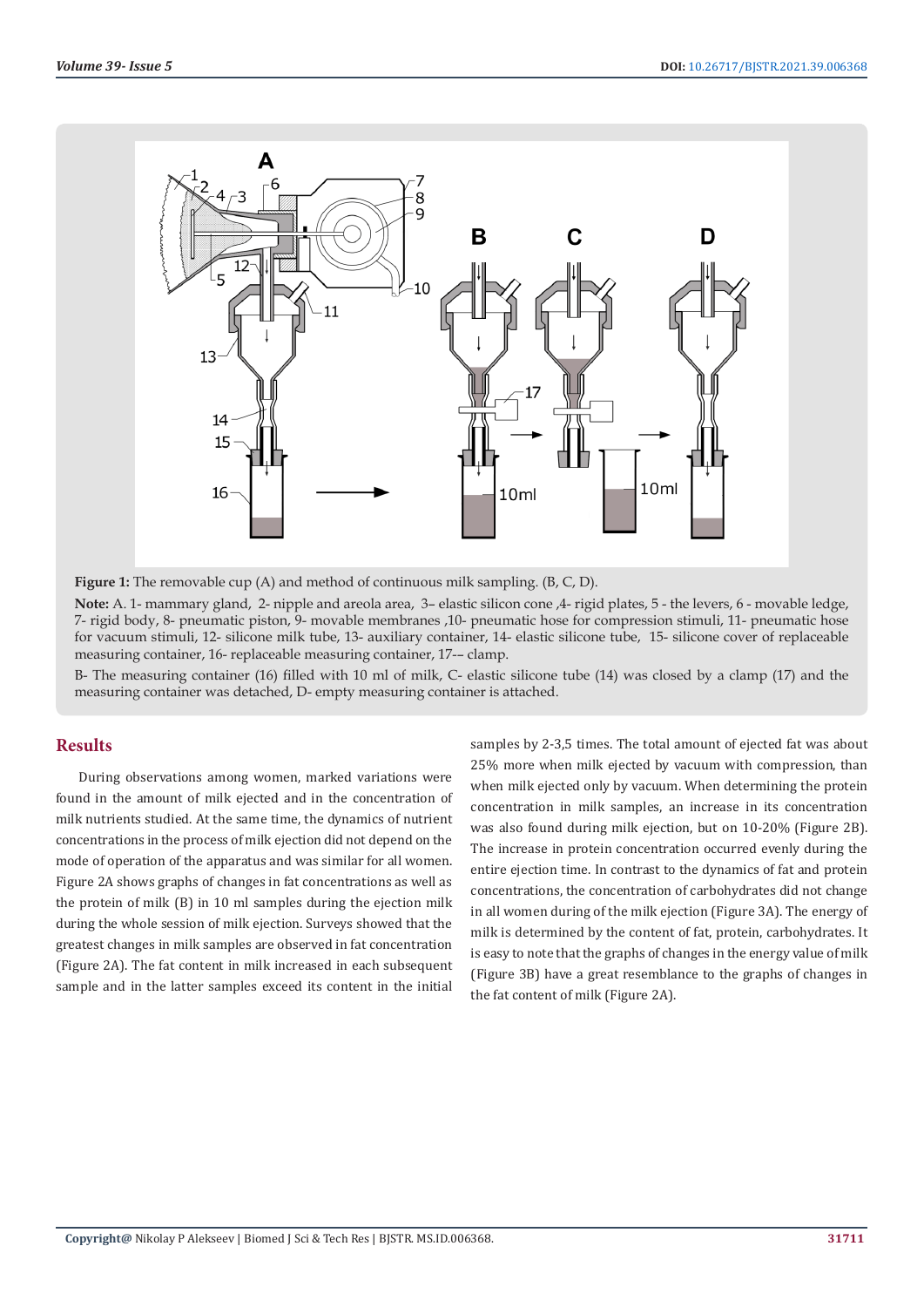

**Figure 2:** Change in the amount fat (A), and protein (B)in woman in seven milk samples throughout the milk ejection session. **Note:** Ordinate - nutrient concentration as a percentage of nutrient concentration in the first sample ejected by vacuum stimuli, abscissa - number of samples

White columns (V)- milk ejection using an electric vacuum breast pump

Hatched columns (VC)- milk ejection using an electric breast pump with vacuum and compression components.



**Figure 3:** Change in the amount carbohydrates (A), and energy value (B) in woman in seven milk samples throughout the milk ejection session.

**Note:** Ordinate - nutrient concentration as a percentage of nutrient concentration in the first sample ejected by vacuum stimuli, abscissa - number of samples

White columns (V)- milk ejection using an electric vacuum breast pump

Hatched columns (VC) - milk ejection using an electric breast pump with vacuum and compression components.

# **Discussion**

Data on the effect of compression stimuli on the dynamics and concentration of nutrients in milk samples are of great interest. Observations showed that in women, compression stimuli increase the concentration of fat, protein and energy in milk samples. The experimental data available to date suggest that the increase in fat content is due to more efficient milk release by more efficient formation of milk ejection reflexes [8], as well as a direct increase in milk ejection rate by compression stimuli [9]. Recall that the entry of milk lactose and proteins into the alveola cavity is carried out using

the exocytosis process. These nutrients are packed into vesicles in the Golgi apparatus of the secretory cells of the alveoli, and then transported to the apical region, fused to the apical membrane, which is perforated and the contents of the vesicles are excreted into the lumen of the alveola [10]. Lipids are synthesized in a smooth plasma reticulum located in the basal part of the secretory cell from fatty acids and glycerol. The synthesized lipid molecules form lipid droplets that the protein sheath covers. As the lipid droplets approach the apical part of the secretory cell, the droplets increase in size, merging with each other. Upon contact with the apical